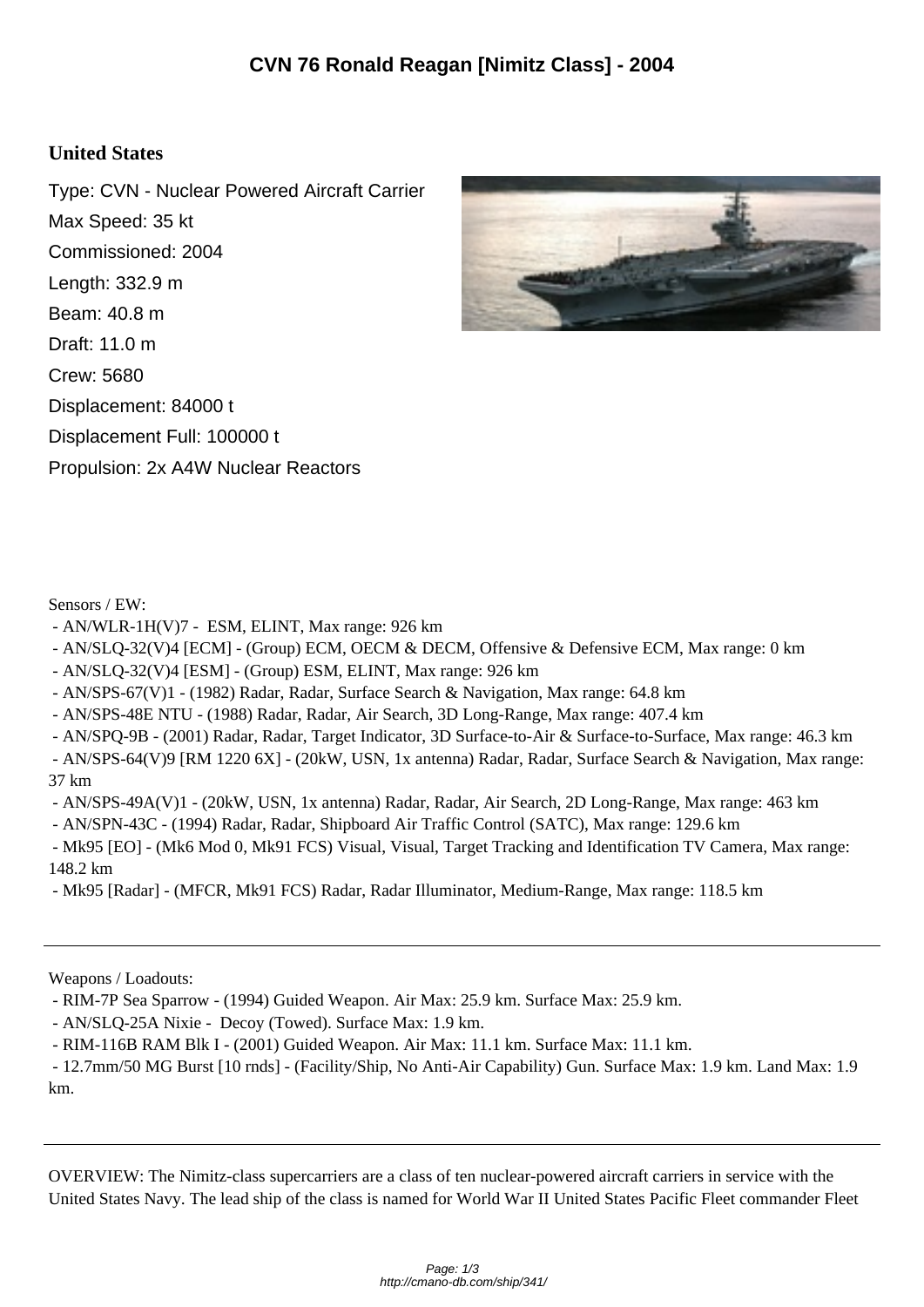Admiral Chester W. Nimitz, [the U.S. Navy's last fleet admiral. Instead of the gas turbines or](http://cmano-db.com/ship/341/) diesel-electric systems used for propulsion on many modern warships, the carriers use two A4W pressurized water reactors which drive four propeller shafts and can produce a maximum speed of over 30 knots (56 km/h) and maximum power of around 260,000 shp (190 MW). As a result of the use of nuclear power, the ships are capable of operating for over 20 years without refueling and are predicted to have a service life of over 50 years. They are categorized as nuclear-powered aircraft carriers and are numbered with consecutive hull numbers between CVN-68 and CVN-77.

DETAILS: All ten carriers were constructed by Newport News Shipbuilding Company in Virginia. USS Nimitz, the lead ship of the class, was commissioned on 3 May 1975, and USS George H.W. Bush, the tenth and last of the class, was commissioned on 10 January 2009. Since the 1970s, Nimitz-class carriers have participated in many conflicts and operations across the world, including Operation Eagle Claw in Iran, the Gulf War, and more recently in Iraq and Afghanistan.

The angled flight decks of the carriers use a CATOBAR arrangement to operate aircraft, with steam catapults and arrestor wires for launch and recovery. As well as speeding up flight deck operations, this allows for a much wider variety of aircraft than with the STOVL arrangement used on smaller carriers. An embarked carrier air wing consisting of up to around 90 aircraft is normally deployed on board. After the retirement of the F-14 Tomcat, the air wings' strike fighters are primarily F/A-18E and F/A-18F Super Hornets and F/A-18A+ and F/A-18C Hornets. In addition to their aircraft, the vessels carry short-range defensive weaponry for anti-aircraft warfare and missile defense.

SPECIFICATION: Length: Overall: 1,092 feet (332.8 m) || Waterline: 1,040 feet (317.0 m) || Beam: Overall: 252 ft  $(76.8 \text{ m})$  Waterline: 134 ft (40.8 m) || Draft: Maximum navigational: 37 ft (11.3 m) Limit: 41 ft (12.5 m) || Propulsion: (2) Westinghouse A4W nuclear reactors 260,000 shp (194 MW) || Complement Ship's company: 3,200 and Air wing: 2,480.

PERFORMANCE: Speed: 30+ knots (56+ km/h; 35+ mph) || Range: Unlimited distance; 20-25 years.

SENSORS: AN/SPS-48E 3-D air search radar || AN/SPS-49(V)5 2-D air search radar || AN/SPQ-9B target acquisition radar || AN/SPN-46 air traffic control radars || AN/SPN-43C air traffic control radar || AN/SPN-41 landing aid radars || Mk 91 NSSM guidance systems || Mk 95 radars || SLQ-32A(V)4 Countermeasures suite || SLQ-25A Nixie torpedo countermeasures.

ARMAMENT: (16-24) RIM-7 Sea Sparrow or NATO Sea Sparrow missiles || (3-4) Phalanx CIWSs or RIM-116 Rolling Airframe Missiles.

CARRIER AIR WING: In order for a carrier to deploy, it must embark one of ten Carrier Air Wings (CVW). The carriers can accommodate a maximum of 130 F/A-18 Hornets or 85-90 aircraft of different types, but current numbers are typically 64 aircraft. Although the air wings are integrated with the operation of the carriers they are deployed to, they are nevertheless regarded as a separate entity. As well as the aircrew, the air wings are also made up of support personnel involved in roles including maintenance, aircraft and ordnance handling and emergency procedures. Each person on the flight deck wears color-coded clothing to make their role easily identifiable.

A typical carrier air wing can include (12-14) F/A-18E or F Super Hornets as strike fighters; two squadrons of (10-12) F/A-18C Hornets, with one of these often provided by the U.S. Marine Corps (VMFA), also as strike fighters; (4-6) EA-6B Prowlers for electronic warfare; (4-6) E-2C Hawkeyes and ES.3 Sea Shadows used for airborne early warning; C-2 Greyhounds used for logistics; and a Helicopter Antisubmarine Squadron of (6-8) SH-60F & HH-60H Seahawks. Aircraft that have previously operated from Nimitz-class carriers include F-4 Phantoms, RA-5C Vigilantes, RF-8G Crusaders, F-14 Tomcats, S-3 Vikings, A-7 Corsair II and A-6E Intruder aircraft.